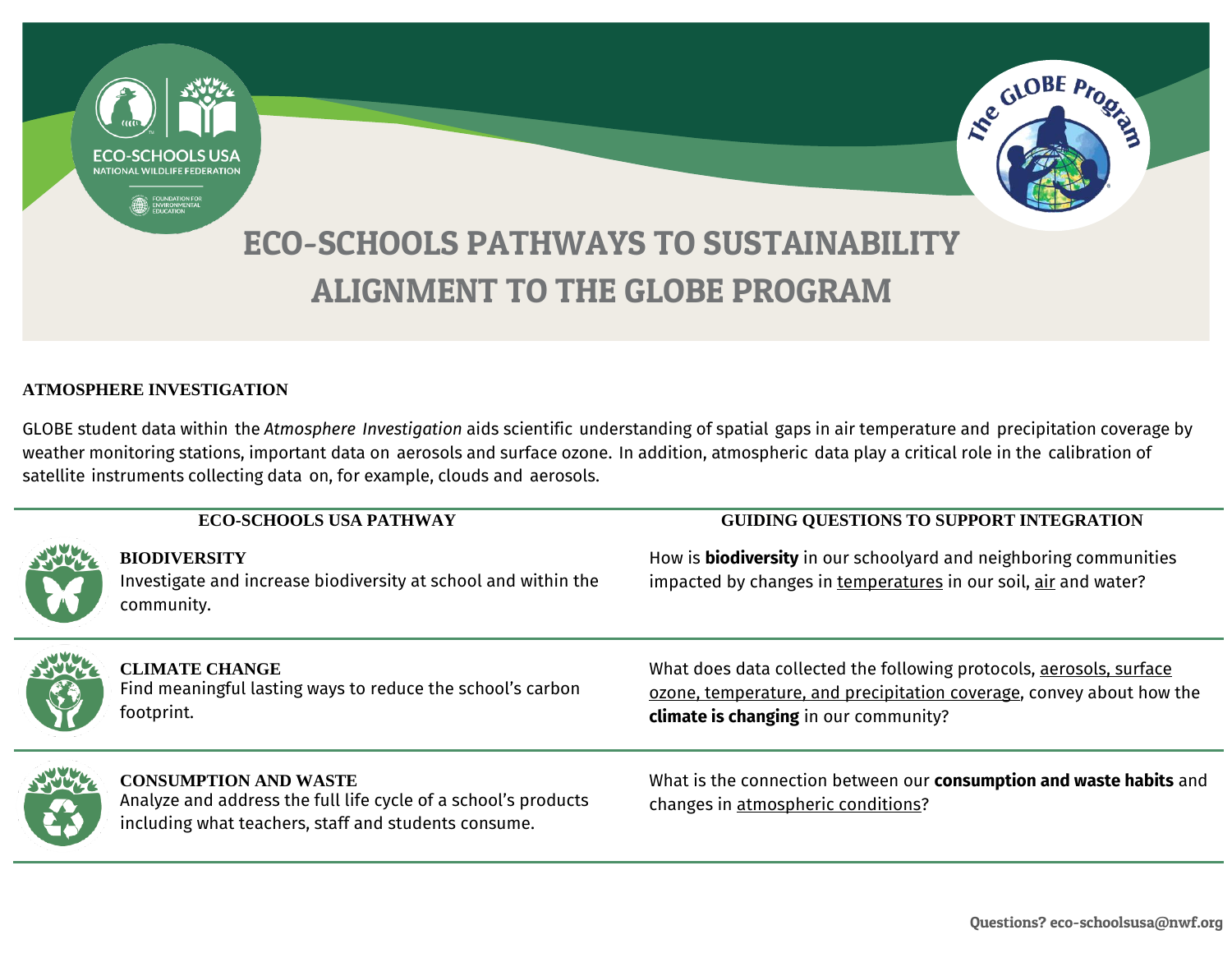## ATMOSPHERE INVESTIGATION, PAGE 2 OF 3

GLOBE student data within the *Atmosphere Investigation* aids scientific understanding of spatial gaps in air temperature and precipitation coverage by weather monitoring stations, important data on aerosols and surface ozone. In addition, atmospheric data play a critical role in the calibration of satellite instruments collecting data on, for example, clouds and aerosols.



### **ECO-SCHOOLS USA PATHWAY GUIDING QUESTIONS TO SUPPORT INTEGRATION**

Investigate energy habits, the school and states fuel mix and ways to conserve energy.

What are the relationships between **energy** use and atmospheric changes over short and long periods of time?

 $\mathbf{S}$ 



#### **HEALTHY LIVING**

Promote sustained, unstructured time outdoors, increase physical activity and other healthy lifestyle choices that benefit the mind, body and soul.

How do atmospheric conditions impact time **spent outdoors**? How can students monitor atmospheric conditions to better serve the **health** of the entire school community?

### **LEAF** Identify forest systems and the roles they play in the environment, a community and the economy.

How can understanding current and long term atmospheric data inform our **forestry** decisions?

### **SCHOOLYARD HABITATS** Design, develop and maintain sustainable gardens as

laboratories for learning, community building and as safe places for reflection and mindfulness.

When developing an action plan, how can understanding your local atmospheric weather and climate impact the design and development of the **outdoor learning laboratories**?